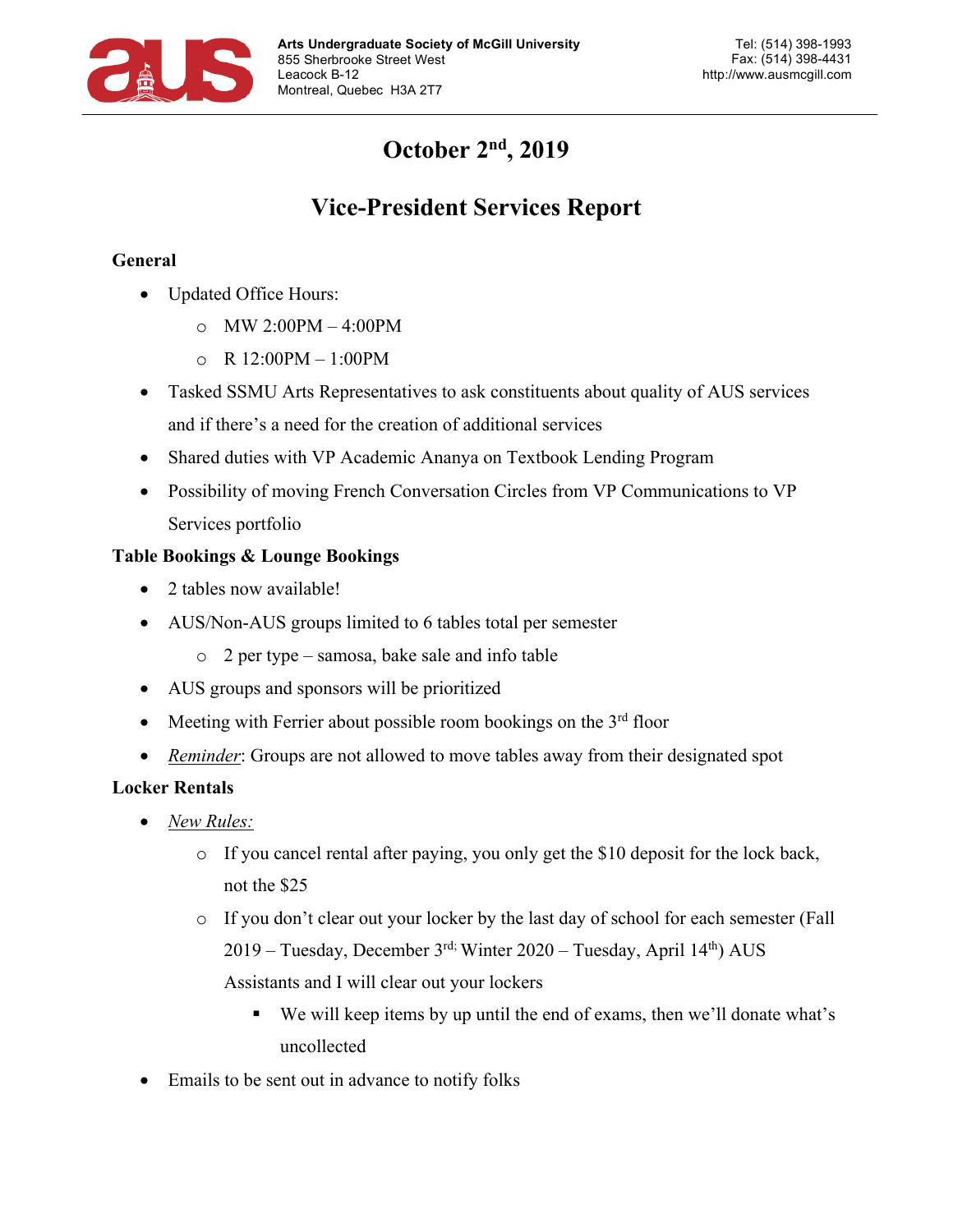

#### **Sponsorship**

- Hiring an additional coordinator
- Sponsors: Princeton Review
- Set current coordinator to look for clothing and food sponsorships
- If any departmental associations are in need of sponsorships, send in their inquiries to VP Services (ex. Clothing, food etc.)

#### **Essay Centre**

- Open for business!
- Hours:
	- $\circ$  Monday : 12-1 | Tuesday : 11:30-12:30 | Wednesday : 10-11 | Thursday : 11-12 | Friday : 12
- If by appointment, fill out this form
	- o https://docs.google.com/forms/d/e/1FAIpQLScDq7\_h\_wl53CzxLDT1dJ-OFU\_jrXxiT0Xd\_T\_hLijLwIxixQ/viewform?usp=send\_form
- Location:
	- o Gould (Champagne) Conference Room
	- o Ferrier
	- o Accessibility concerns with both locations
- *FREE COFFEE!!*

### **Media**

- Booked and busy!
	- o (1) Media Coordinator and (1) Photographer, currently in the process of hiring more

### o **Please send in shoot requests 1-2 weeks in advance**

- Proposed to increase stipend for Media Team members from \$100 a year to \$100 a semester in Budget Proposal
	- $\circ$  2 allocations: \$100 to be paid December 7<sup>th</sup>, 2019, \$100 to be paid April 30<sup>th</sup>, 2019
	- o Hours put into preparing, doing and editing shoots takes a lot of time, and creatives should be paid their due